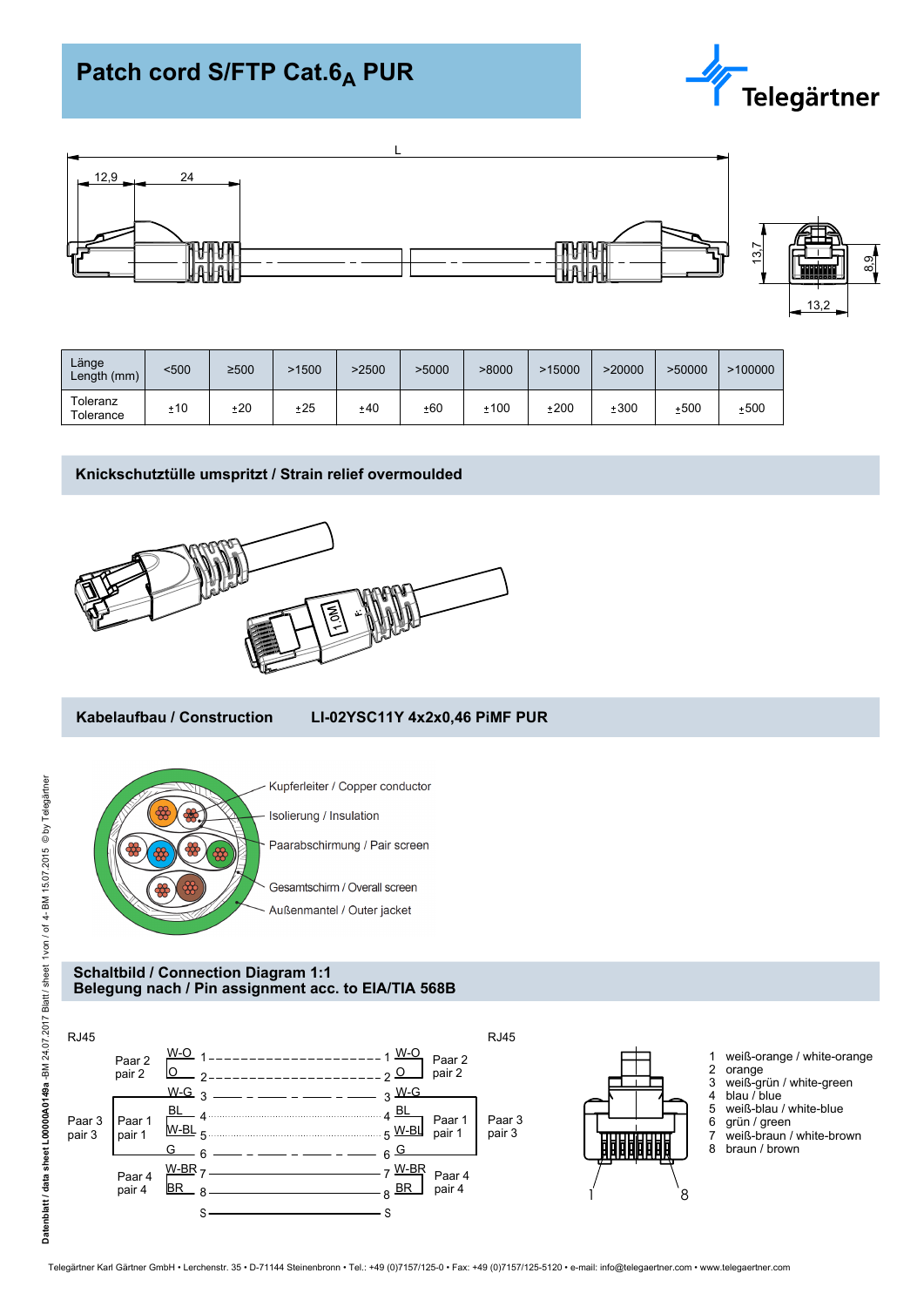## **Patch cord S/FTP Cat.6<sub>A</sub> PUR**



#### **Verpackung / Packing**

1 Stück im PE-Beutel mit Etikett. Umverpackung für Kabel ≤ 7,5 m: Karton 385 mm x 285 mm x 192 mm (Außenmaße). Umverpackung für Kabel > 7,5 m: Karton 380 mm x 275 mm x 295 mm (Außenmaße). Umverpackungsmenge differiert je nach Kabellänge.

1 piece in PE bag with label. Outer packing for cables  $\leq 7.5$  m: carton 385 mm x 285 mm x 192 mm (outside dimensions). Outer packing for cables > 7,5 m: carton 380 mm x 275 mm x 295 mm (outside dimensions). Outer packing unit differs according to cable length.

## **TG-Nummer und EAN-Nummer / TG P/N and EAN number**

| (mm)  | grün<br>green<br>RAL 6018    | Verpackungseinheit<br>pro Karton<br>packing unit per box<br><b>Stück / Pieces</b> |
|-------|------------------------------|-----------------------------------------------------------------------------------|
| 250   | L00000A0438<br>4018359505806 | 200                                                                               |
| 500   | L00000A0285<br>4018359427566 | 130                                                                               |
| 1000  | L00000A0149<br>4018359317614 | 80                                                                                |
| 2000  | L00001A0139<br>4018359317676 | 55                                                                                |
| 3000  | L00002A0156<br>4018359317737 | 40                                                                                |
| 5000  | L00003A0098<br>4018359317799 | 25                                                                                |
| 7500  | L00004A0084<br>4018359324971 | 18                                                                                |
| 10000 | L00005A0058<br>4018359325091 | 20                                                                                |
| 15000 | L00006A0099<br>4018359325213 | 15                                                                                |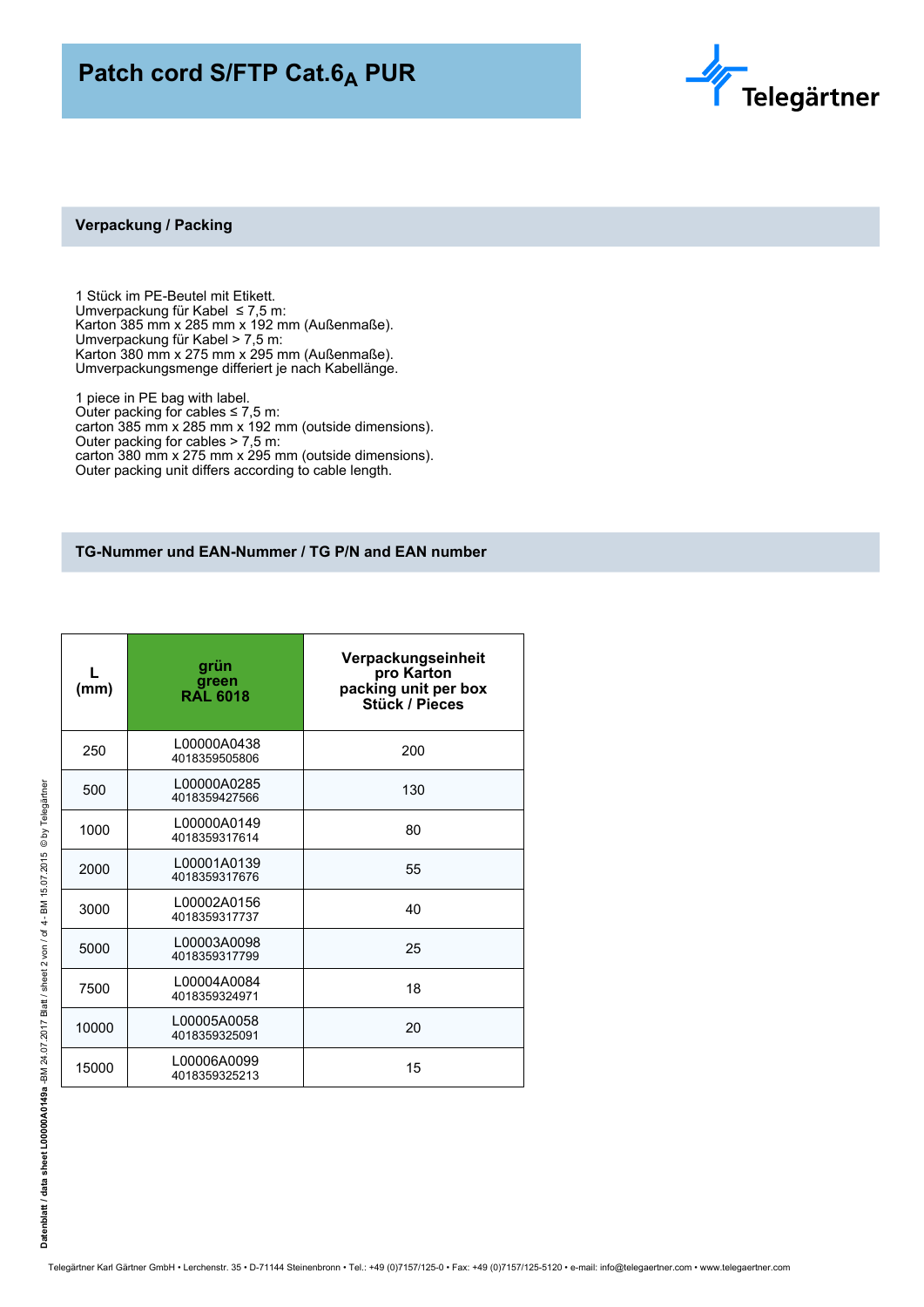

| <b>Technische Daten / Technical Data</b> |                                                                                                                                            |                                   |  |  |  |
|------------------------------------------|--------------------------------------------------------------------------------------------------------------------------------------------|-----------------------------------|--|--|--|
| Steckverbinder-Norm                      | IEC 60603-7-51                                                                                                                             | <b>Connector standard</b>         |  |  |  |
| Kabelspezifikation siehe                 | L02002A0144                                                                                                                                | <b>Cable specifications see</b>   |  |  |  |
| <b>Mechanische Eigenschaften</b>         |                                                                                                                                            | <b>Mechanical Characteristics</b> |  |  |  |
| Steckkraft                               | $<$ 30N                                                                                                                                    | Insertion force                   |  |  |  |
| Lebensdauer (Steckungen)                 | $\geq 750$                                                                                                                                 | Durability (mating cycles)        |  |  |  |
| Werkstoffe                               |                                                                                                                                            | <b>Materials</b>                  |  |  |  |
| Steckergehäuse                           | PC UL94 V0 glasklar / crystal clear                                                                                                        | Connector housing                 |  |  |  |
| Kontaktoberfläche                        | Au über / over Ni                                                                                                                          | Contact finish                    |  |  |  |
| Schirmblech                              | Messing vernickelt / brass nickel plated                                                                                                   | Shield                            |  |  |  |
| Knickschutztülle                         | PUR grün / green RAL 6018                                                                                                                  | Strain relief                     |  |  |  |
| Außenmantel                              | PUR grün / green RAL 6018                                                                                                                  | Outer jacket                      |  |  |  |
| Kabeldurchmesser                         | 6,2 mm $\pm$ 0,2 mm (0.244 in. $\pm$ 0.008 in.)                                                                                            | Cable outer diameter              |  |  |  |
| Kabelaufschrift                          | Cat.7 S/FTP 4x2xAWG27/7 PUR LI02YSC11Y<br>PIMF IEC 60332-1 E344985 AA c(UL)US CMX<br>$-40^{\circ}$ C ~ +85°C (sequential length in meters) | Cable marking                     |  |  |  |
| Farbe der Kabelaufschrift                | blau / blue                                                                                                                                | Colour of cable marking           |  |  |  |
| Zusätzliche Produktbedruckung            | CP05CP05A-SFTP2707C7-1PUR-AXXXX<br>Fertigungsdatum / production date<br>Fertigungsstätten-Kennzeichnung<br>marking of factory location     | Additional product printing       |  |  |  |
| Farbe der Produktbedruckung              | schwarz / black                                                                                                                            | Colour of product printing        |  |  |  |
| Richtlinie 2011/65/EU (RoHS)             | RoHS-konform / RoHS compliant                                                                                                              | Directive 2011/65/EU (RoHS)       |  |  |  |
| Umweltanforderungen                      |                                                                                                                                            | <b>Environment Requirements</b>   |  |  |  |
| <b>Schutz vor Eindringen</b>             |                                                                                                                                            | <b>Protection against ingress</b> |  |  |  |
| Eindringen von Teilchen                  | IP <sub>2</sub> X                                                                                                                          | Particulate ingress               |  |  |  |
| Wasser / Untertauchen                    | IPX0                                                                                                                                       | Water / Immersion                 |  |  |  |
| Klimatisch und chemisch                  |                                                                                                                                            | <b>Climatical and chemical</b>    |  |  |  |
| Umgebungstemperatur                      | -40°C bis / to +85°C                                                                                                                       | Ambient temperature               |  |  |  |